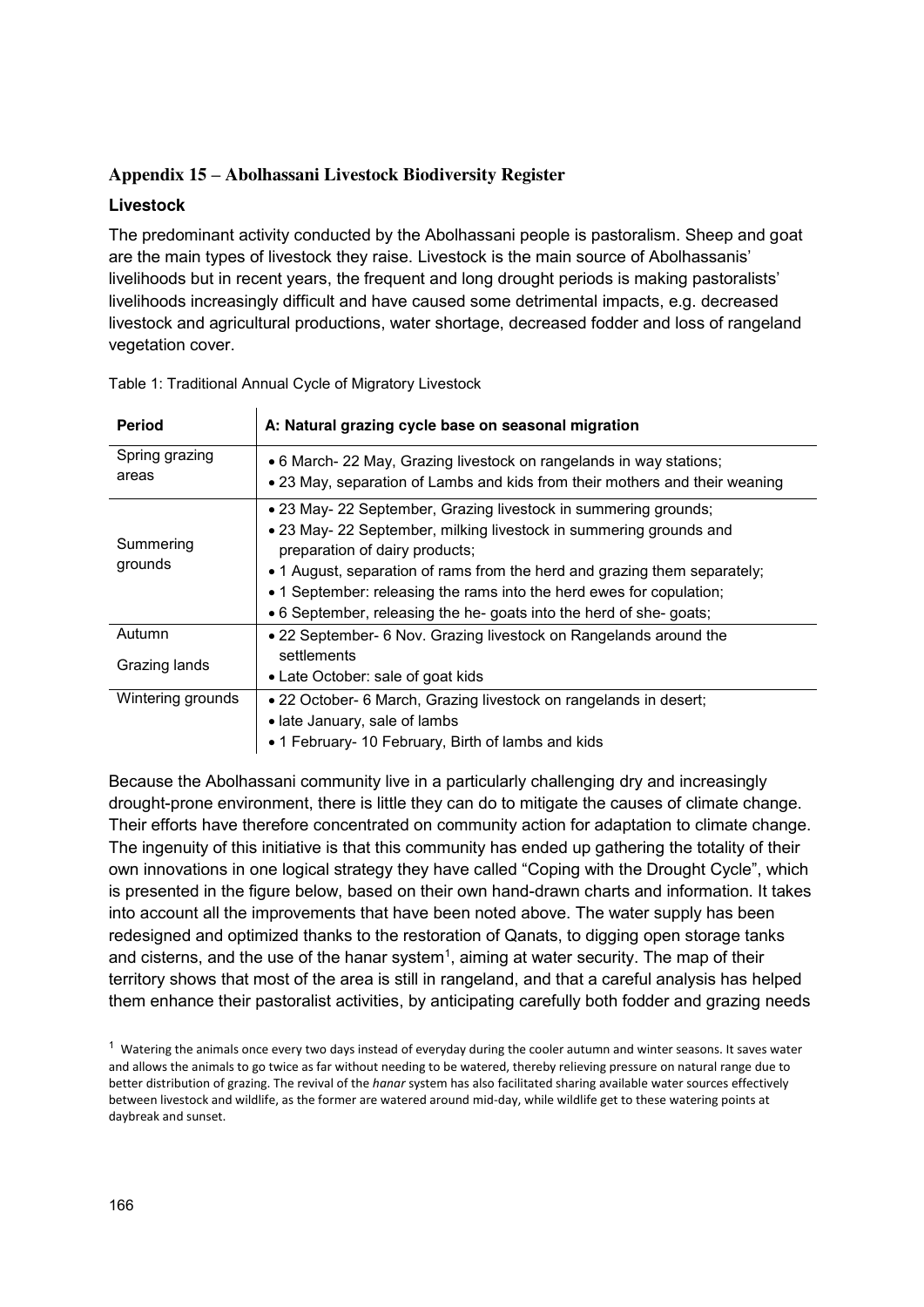of their herds in each season, harvesting the feed from their reinvented agriculture at the right time and saving part of the harvest in case of extreme meteorological events. Finally, the strategy also revitalises the natural resources used in traditional seasonal migration. The reinvention of the entire agricultural system not only has permitted restoring the ecosystems on a regional scale but has also helped supply critically needed fodder exactly when the natural vegetation needs a respite from grazing, and when wildlife are in need of their turn to use these same resources.



*Figure 1*. *Diagram of the Saleh tribe innovative strategy "Coping with the Drought Cycle"*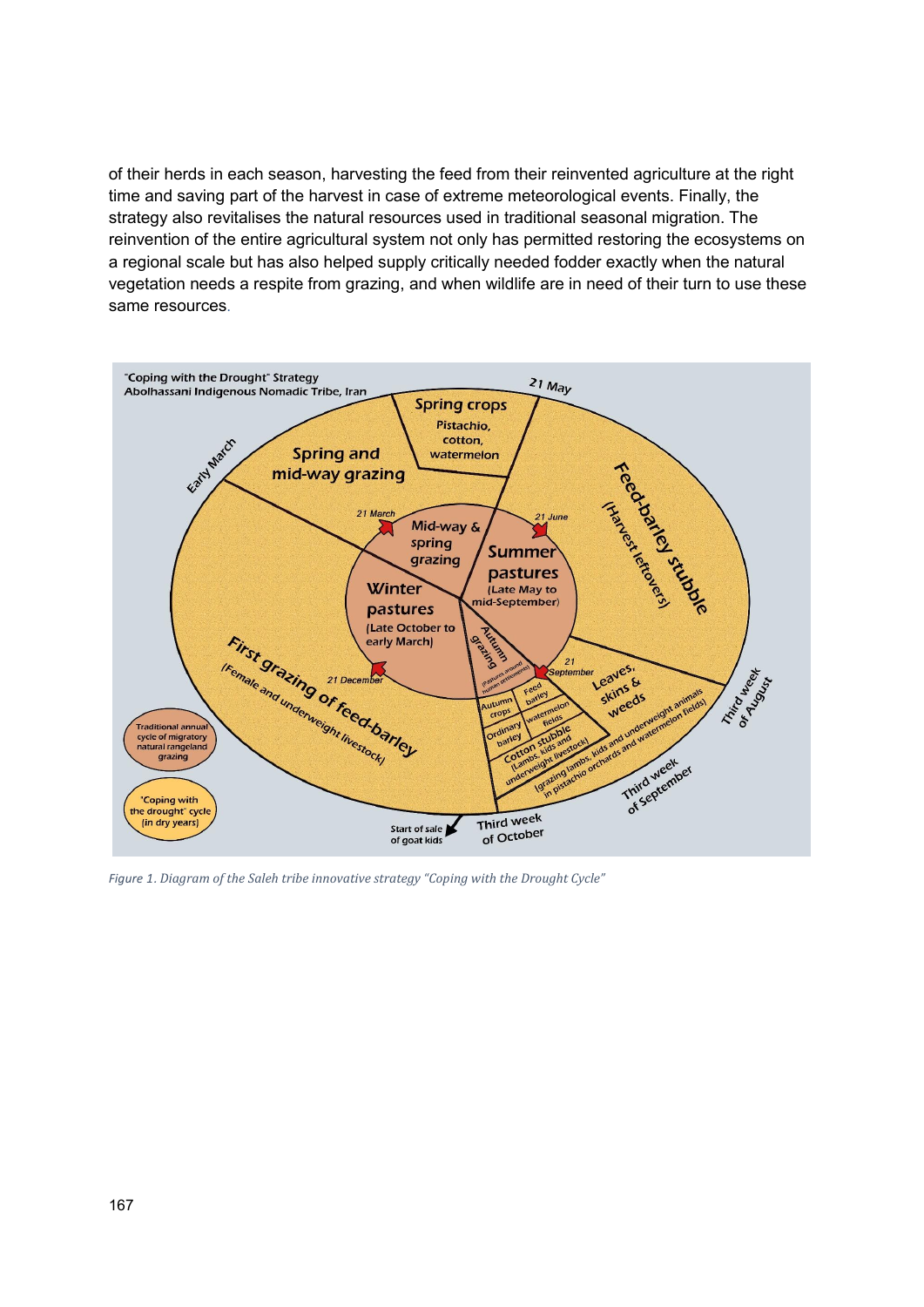## **Livestock diversity**

The ration between number of sheep and goat depends on the drought, since goat is more resistant to hot and dry weather and needs little water and little forage is more popular during dry years.

| <b>Species</b> | <b>Breed</b> | <b>Description</b>                                                                                                                                                                                                                                                                                                                                                                                                                                                                                                                                                                                                                                                                  |
|----------------|--------------|-------------------------------------------------------------------------------------------------------------------------------------------------------------------------------------------------------------------------------------------------------------------------------------------------------------------------------------------------------------------------------------------------------------------------------------------------------------------------------------------------------------------------------------------------------------------------------------------------------------------------------------------------------------------------------------|
| Goat           | Local        | The main breed of goat that the Abolhassani keep is called Local<br>goat, a breed that has lived from many years in this area and adapted<br>to the climate and vegetation of the Khar Touran region. The main<br>specifications of these animals are medium size with medium size<br>legs and dense hair. They are very resistant to heat, cold and<br>drought, need little food and therefore are reasonable, have immunity<br>to many local sickness and can walk long distances. In average they<br>give half a kilo of milk every day. The average weight of local goats is<br>40 to 45 kilograms.                                                                             |
| Goat           | Pakistani    | The non-local race of goat in Abolhassani is called Pakistani, which is<br>larger, has very long ears and has taller legs. They have less hair and<br>are very sensitive to cold, so if the temperature drops, they can die<br>very easily. These goats need more forage, and give more milk, their<br>kids are larger than local goats, and the possibility of twinning is<br>higher in this type. The hybrid of these types of goats are usually<br>large with more wool and can give more milk. But they are still<br>sensitive to cold and need more forage. The average weight of the<br>hybrid or locally called Dobar goats is about 60 to 70 Kilograms.                     |
| Sheep          | Balouchi     | The common sheep in Abolhassani is a Balouchi breed and is called<br>local sheep, this breed has brought from province of Khorasan and<br>during many generations, adapted to the climate and vegetation of<br>the Khar Touran area. It has a middle size, dense wool, is more<br>adaptive to cold and hot, but still not as resistant as local goats. They<br>give about half kilo milk each day, usually have one offspring, but<br>there have been incidents of twinning as well. They usually age<br>between 7 to 8 years and if the grassland is good and they are well<br>fed, these animals can walk long. The average weight of these breed<br>is about 45 to 50 kilograms. |
| Sheep          | Afshari      | The non-local type of sheep is called Afshari, which is very profitable<br>in short time, but very delicate and weak against heat and drought.<br>Therefore, the Abolhassani tribe cannot keep them in their arid land.                                                                                                                                                                                                                                                                                                                                                                                                                                                             |

Usually there are about equal number of male and female lamb born in a herd, the female is usually kept for milk and dairy products, and the male is kept to stall feed and to be sold for meat. Also younger animals get fat much faster than the older ones. There are certain crops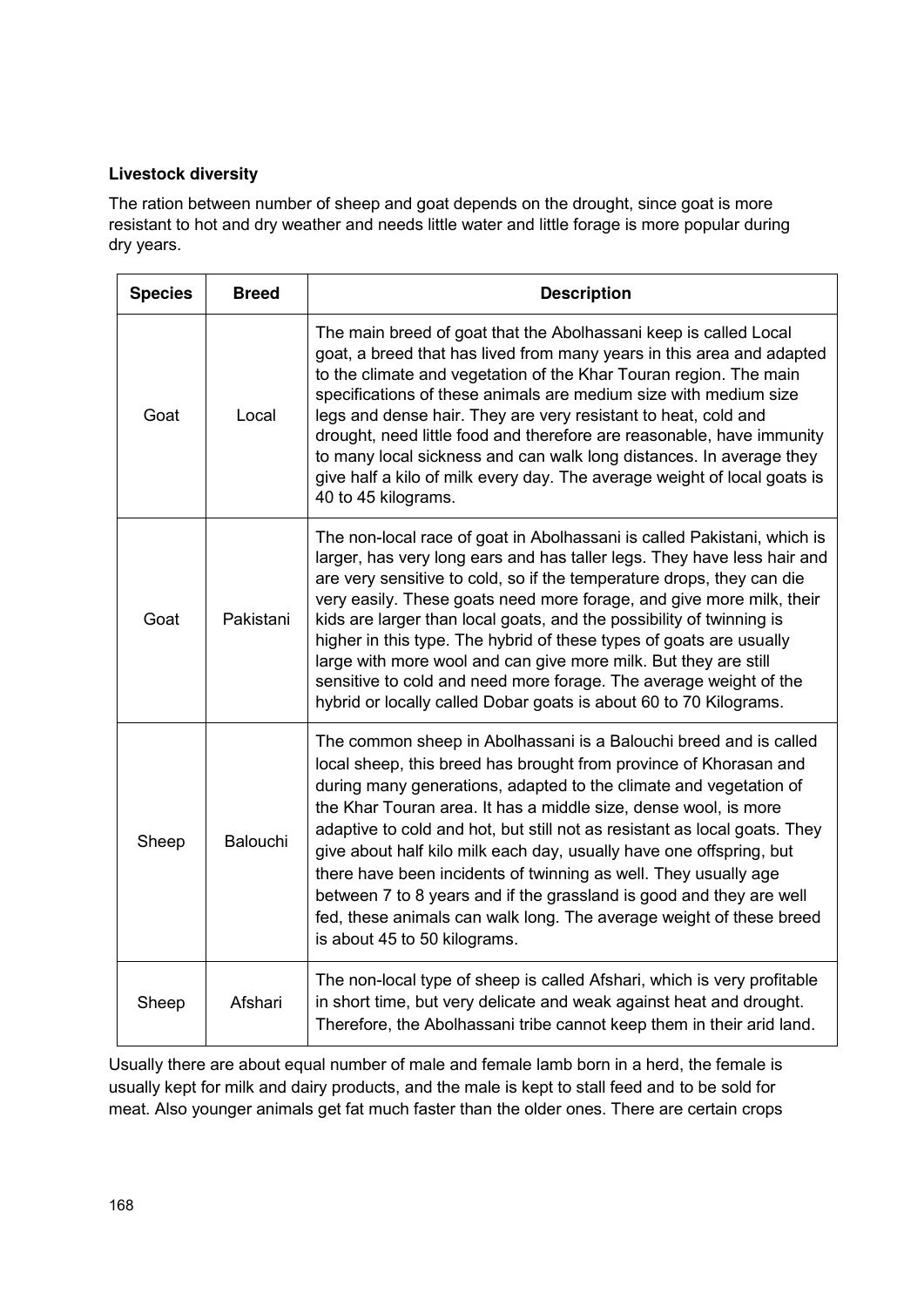being fed to the animal for stall feeding: local varieties of barley, local varieties of wheat and Alfalfa.

#### **Classification of livestock from external features**

Depending on their reappearance goats and sheep are called differently, which will be shown in the following table.

| Goats                                |                 |                   |                         |                |
|--------------------------------------|-----------------|-------------------|-------------------------|----------------|
| Color of face hair                   | Very small ears | <b>Small ears</b> | <b>Medium size ears</b> | Large ears     |
| Golden hair                          | Kar Ahoo        | Kor Ahoo          | Gish Ahoo               | Ahoo Ala       |
| <b>White</b>                         | Kar Aroos       | Kor Aroos         | Gish Aroos              | Aroos Ala      |
| <b>Black</b>                         | Kar Siah        | Kor Siah          | Gish Siah               | Siah Ala       |
| Black with white spot<br>on the nose | Kar Booseh      | Kor Booseh        | Gish Booseh             | Bosseh Ala     |
| <b>Brown</b>                         | Kar Khalaj      | Kor Khalaj        | Gish Khalaj             | Khalaj Ala     |
| Red lines around<br>face             | Kar Khadda      | Kor Khadda        | Gish Khadda             | Khadda Ala     |
| White spots on the<br>ears           | Kar Kaftar      | Kor Kaftar        | Gish Kaftar             | Kaftar Ala     |
| White spot on the<br>forehead        | Kar Siah Mahak  | Kor Siah Mahak    | Gish Siah Mahak         | Siah Mahak Ala |

| <b>Sheep</b>           |                  |                        |                   |
|------------------------|------------------|------------------------|-------------------|
| Color of face hair     | Very small ears  | Ears looking like date | Wide ears         |
| White                  | Kar Sefid        | Korr Sefid             | Gooshdar Sefid    |
| <b>Black</b>           | Kar Siah         | Korr Siah              | Gooshdar Siah     |
| <b>Brown</b>           | Kar Shiva        | Korr Shiva             | Shiva-ye Gooshdar |
| Dark Brown             | <b>Kar Talkh</b> | Korr Talkh             | Talkh-e Gooshdar  |
| White with black spots | Kar Kaleh        | Korr Kaleh             | Kaleh Gooshdar    |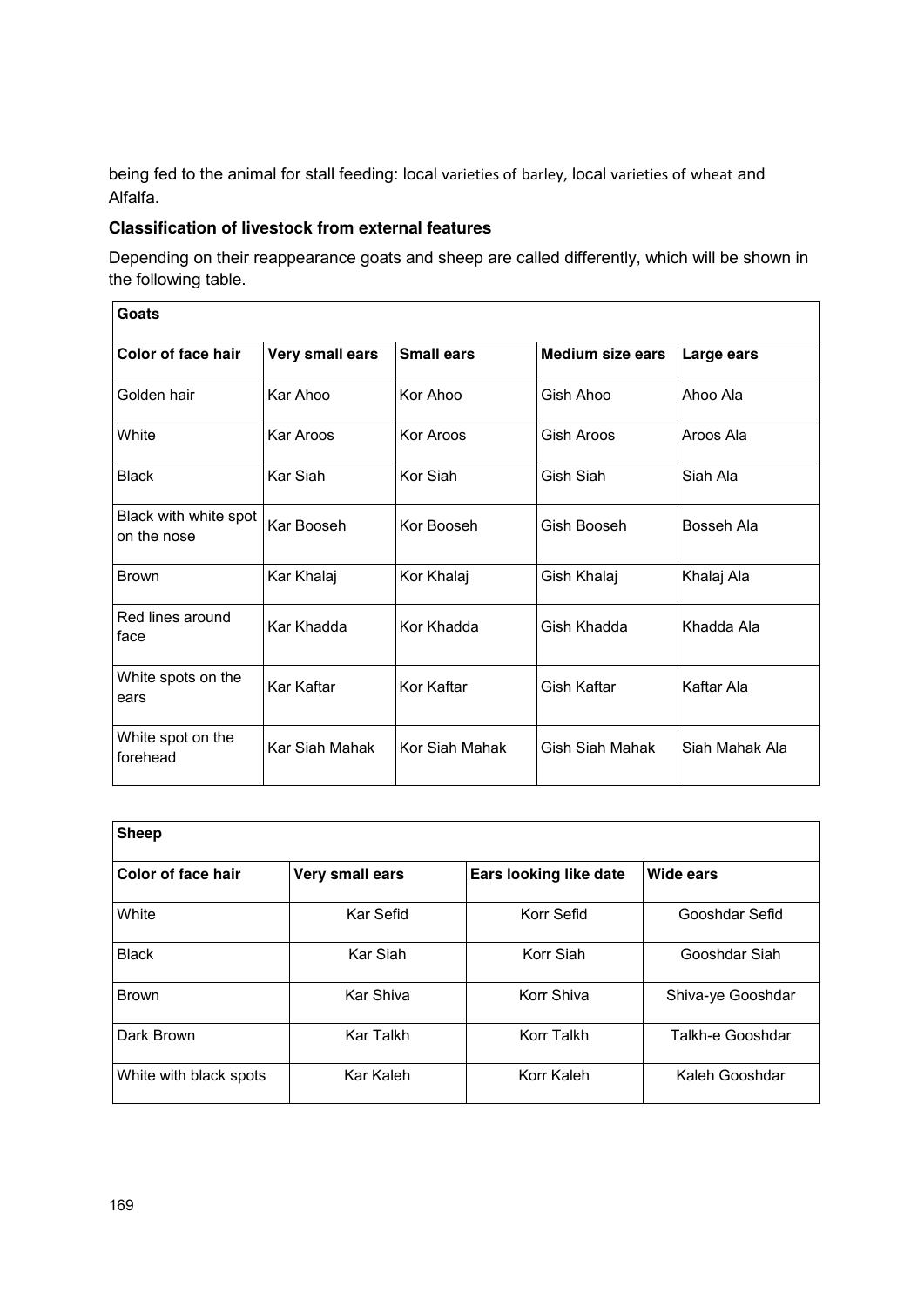| White with gray spots                   | Kar Nileh   | Korr Nileh   | Nileh Gooshdar   |
|-----------------------------------------|-------------|--------------|------------------|
| Purplish                                | Kar Benoosh | Korr Benoosh | Benoosh Gooshdar |
| White with red ears                     | Kar Garmeh  | Korr Garmeh  | Garmeh Gooshdar  |
| White with black ears,<br>nose and feet | Kar Guzal   | Korr Guzal   | Guzal Gooshdar   |

Also there are other names given to very young lamb and goat in their first year.

| Year               | Male     | <b>Female</b> |
|--------------------|----------|---------------|
| One year old Sheep | Shishak  | Togholi       |
| One year old Goat  | Cheboush | Koolar        |

And the goat which has its first childbirth is called Giszeh

### **Dairy production**

The Dairy products of Abolhassani tribal confederacy decrease in the drought years, but in years with enough rain--called Bahar Saali meaning Spring Year-- the dairy products consist of a diverse variety as followed:

- 1. Milk
- 2. Cream:by turning the milk in a hand wheel machine that separates the fatty cream from the skimmed milk
- 3. Sarshir or Qeymaq: the fat that accumulates on top after boiling the milk
- 4. Cheese
- 5. Maast: Yougurt
- 6. Maast-e Poosti: is yogurt that is made and kept in a goat skin bag and is dense
- 7. Meske or Butter: by putting the yogurt in sheep skin and beat with special stick called Tolom to separate the butter and doogh
- 8. Doogh: The other product from beating the yogurt in sheep skin, which is drinkable and has a sour taste.
- 9. Kashk-e adooghi: Mixture of doogh and milk is boiled and liquid and solid separate
- 10. Kashk-e Maasti: Mixture of yogurt and milk is boiled till the liquid and solid sepeaate
- 11. Kameh: product from boiling the Kashk-e maasti while adding doogh in the process
- 12. Ghoroot: The liquid left from producing Kashk is boiled to produce ghroot. Ghoroot from Kashk-e Maasti has a sweet taste and ghoroot from kashk-e dooghi has a sour taste.
- 13. Jak Milk: the first milk of the animal after having a new born, is a yellow colour and very fatty kind of milk that is used in special dairy products.
- 14. Felleh: mixture of jak milk with regular milk then it is boiled and makes a product that has a texture like yogurt.
- 15. Jekkeh: A mixture of jak and eggs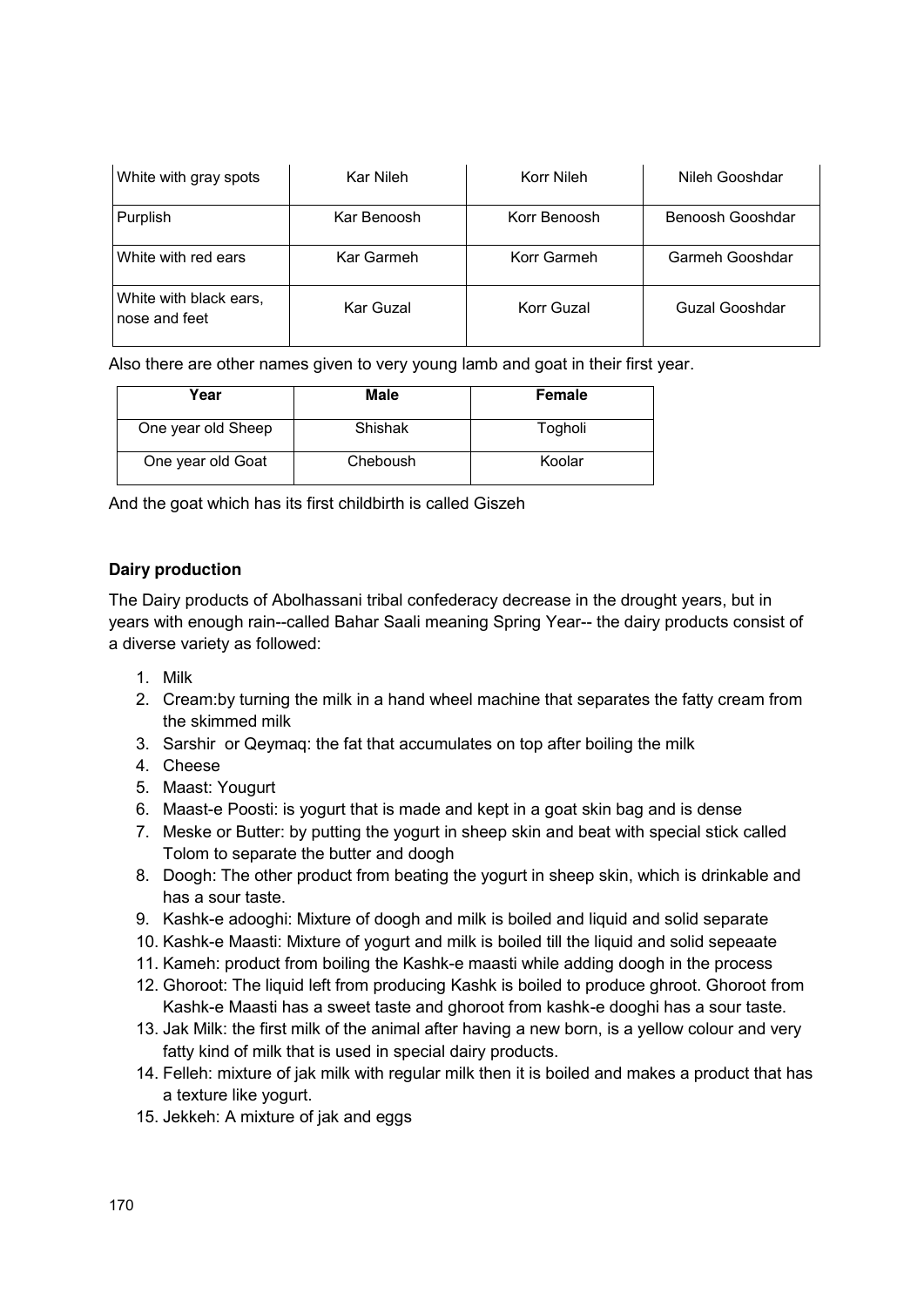- 16. Arisheh: a mixture of milk, flour, cheese and oil
- 17. Roghan Zard or Yellow oil: a type of oil that is extracted from heating butter